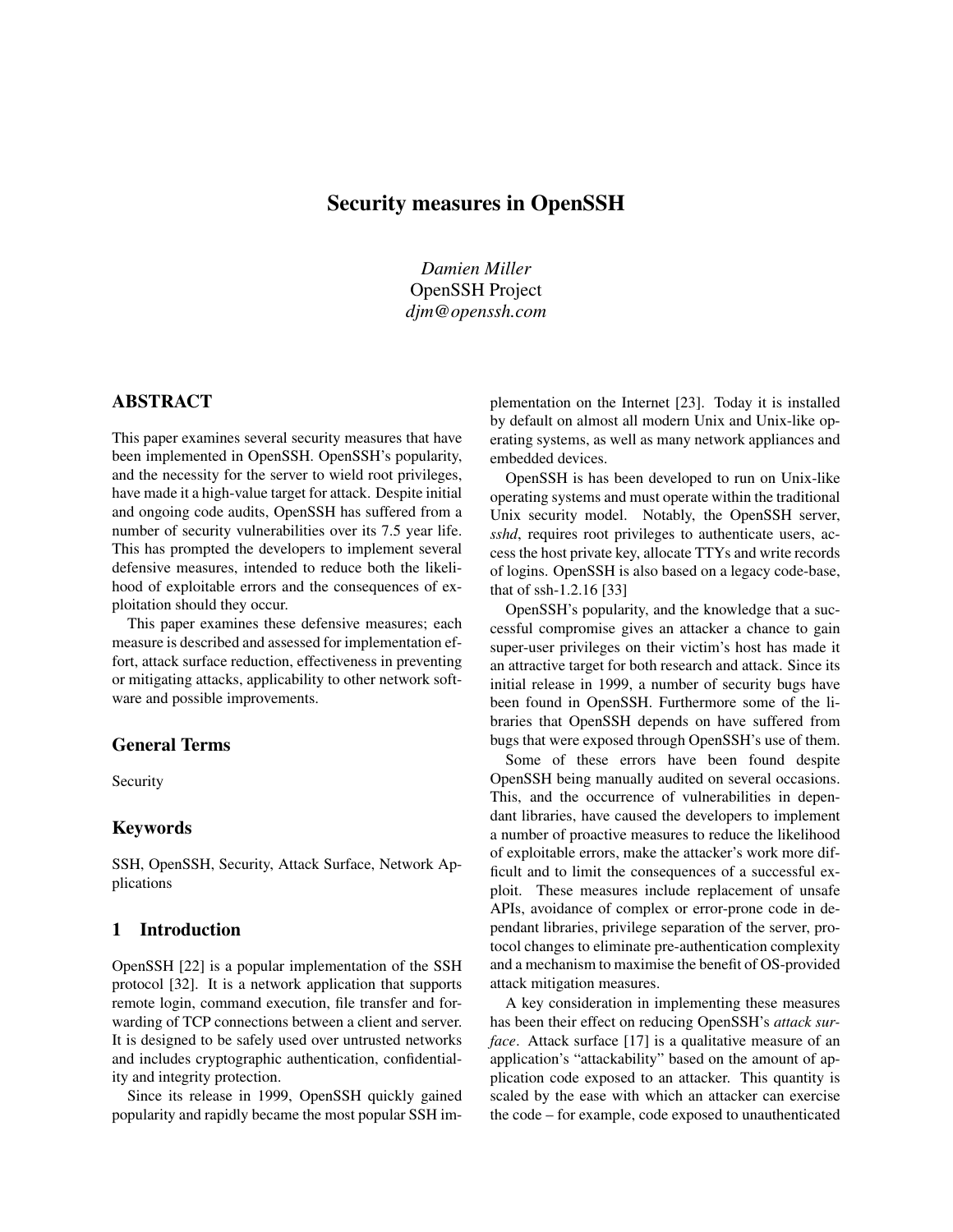users would be weighted higher than that accessible only by authenticated users. A further weighting is given to code that holds privilege during its execution, as an attacker is likely to inherit this privilege in the event of a successful compromise. Attack surface may therefore be considered as a measure of how well developers have applied Saltzer and Schroeder's *Economy of Mechanism* and *Least Privilege* design principles [7].

This paper examines these security measures in OpenSSH's server daemon, *sshd*. Each measure is considered for implementation ease, applicability to other network applications, attack surface reduction, actual attacks prevented and possible improvements.

#### 2 Critical vulnerabilities

Table 1 lists and characterises several critical vulnerabilities found in OpenSSH since 1999. We consider a vulnerability *critical* if it has a moderate to high likelihood of successful remote exploitation.

| File          | Problem            | Found                     |
|---------------|--------------------|---------------------------|
| session.c     | sanitisation error | Friedl, 2000 [15]         |
| deattack.c    | integer overflow   | Zalewski, 2001 [18]       |
| radix.c       | stack overflow     | Fodor, 2002 [11]          |
| channels.c    | array overflow     | Pol, 2002 [8]             |
| auth2-chall.c | array overflow     | Dowd, 2002 [12]           |
| buffer.c      | integer overflow   | Solar Designer, 2003 [13] |
| auth-chall.c  | logic error        | OUSPG, 2003 [21]          |

| Table 1: Critical vulnerabilities in OpenSSH |  |  |  |
|----------------------------------------------|--|--|--|
|----------------------------------------------|--|--|--|

OpenSSH has also been susceptible to bugs in libraries it depends on. Over the same period, zlib [9] and OpenSSL [24] have suffered from a number of vulnerabilities that could be exploited through OpenSSH's use of them. These include heap corruption [14] and buffer overflows [27] [16] in zlib, and multiple overflows in the OpenSSL ASN.1 parser [20].

Note that many of these vulnerabilities stem from memory management errors. It follows that measures that reduce the likelihood of memory management problems occurring, or that make their exploitation more difficult are likely to yield a security benefit.

#### 3 OpenSSH security measures

OpenSSH will naturally have a raised attack surface because of its need to accept connections from unauthenticated users, while retaining the *root* privileges it needs to record login and logout events, open TTY devices and authenticate users.

The approaches used to reduce this attack surface or otherwise frustrate attacks generally fall into the following categories: defensive programming, avoiding complexity in dependant libraries, privilege separation and better use of operating system attack mitigation measures.

# 3.1 Defensive programming

Defensive programming seeks to prevent errors through the insertion of additional checks [29]. An expansive interpretation of this approach should also include avoidance or replacement of APIs that are ambiguous or difficult to use correctly. In OpenSSH's case, this has included replacement of unsafe string manipulation functions with the safer strlcpy and strlcat [30] and the replacement of the traditional Unix setuid with the less ambiguous [2] setresuid family of calls.

A source of of potential errors may be traced to POSIX's tendency to overload return codes; using  $-1$ to indicate an error condition, but zero for success and positive values as a result indicator (a good example of this is the read system call). This practice leads to a natural mixing of unsigned and signed quantities, often when dealing with I/O. Integer wrapping and signedvs-unsigned integer confusion have caused a number of OpenSSH security bugs, so this is of some concern. OpenSSH performs most I/O calls through a "retry on interrupt" function, atomicio. This function was modified to always return an unsigned quantity and to instead report its error via errno. Making this API change did not uncover any bugs, but reducing the need to use signed types it made it easier to enable the compiler's signed/unsigned comparison warnings and fix all of the issues that it reported.

Integer overflow errors are often found in dynamic array code. A common C language idiom is to allocate an array using malloc or calloc, but attacker-controlled arguments to these functions may wrap past the maximum expressible size\_t, resulting in an exploitable condition [1]. malloc and array resizing using realloc are especially prone to this, as their argument is often a product, e.g.  $array = malloc(n * sizeof(*array)).$ 

OpenSSH replaced all array allocations with an errorchecking calloc variant (derived from the OpenBSD implementation) that takes as arguments a number of elements to allocate and a per-element size in bytes. These functions check that the product of these quantities does not overflow before performing an allocation. The realloc function, which has no calloc-like counterpart in the standard library (i.e. accepting arguments representing a number of elements and an element size), was replaced with a calloc-like error-checking array reallocator. Implementing this change added only 17 lines of code to OpenSSH, but has not yet uncovered any previously-exploitable overflows. A similar change was subsequently made to many other programs in the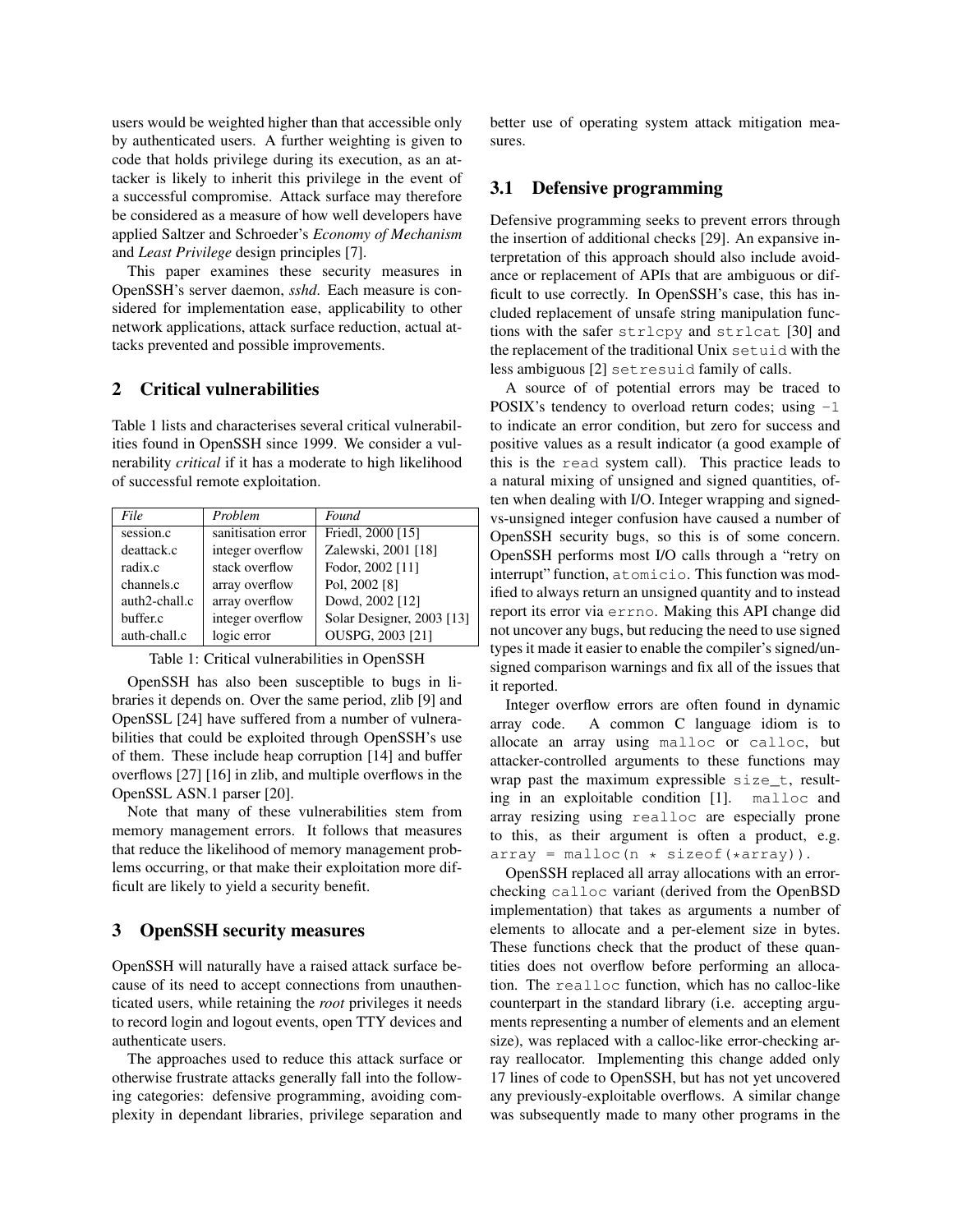OpenBSD source tree.

Once valid criticism of API replacements is that they make a program more difficult to read by an new developer, as they must frequently recurse into unfamiliar APIs. In OpenSSH's case, effort has been made to use standardised APIs as replacements wherever possible as well as using logical and consistent naming for non-standard replacements (e.g. calloc  $\rightarrow$  xcalloc)

### 3.2 Avoiding complexity in dependant libraries

Significant complexity, and thus attack surface, can lurk behind simple library calls. If there is sufficient risk, it may be worthwhile to replace them with more simple, or limited versions. Replacing important API calls is not without risk or cost; it represents additional development and maintenance work and it provides the opportunities for new errors to be made in critical code-paths. If replacement is considered to risky, simply avoiding the call may still be an option – OpenSSH avoids the use of regular expression libraries for this reason.

An example of this approach is OpenSSH's replacement of RSA and DSA cryptographic signature verification code. Prior to late 2002, OpenSSH used the OpenSSL RSA\_verify and DSA\_verify functions to verify signatures for user- and host-based public-key authentication. The OpenSSL implementations use a general ASN.1 parser to unpack the decrypted signature object. This adds substantial complexity – in the case of RSA\_verify at least 282 lines of code, not including calls to the raw OpenSSL cryptographic primitives, or its custom memory allocation, error handling and binary I/O functions.

These calls were replaced with minimal implementations that avoided generic ASN.1 parsing in favour of a simple comparison of the structure of the decrypted signature to an expected form. The replacement openssh\_RSA\_verify function was implemented in 63 lines of code, of much simpler structure (basically decrypt then compare) and with no calls to complex subroutines other than the necessary cryptographic operations.

The replacement functions clearly reduce the attack surface of public key authentication in OpenSSH and have avoided a number of critical bugs in the OpenSSL implementations, notably an overflow in the ASN.1 parsing [20] and a signature forgery bug [3], both of which were demonstrated to be remotely exploitable.

# 3.3 Protocol changes to reduce attack surface

The SSH protocol includes a compression facility that is intended to improve throughput over low-bandwidth links. Compression is negotiated during the initial key exchange phase of the protocol and activated, along with encryption and message authentication, as soon as the key exchange has finished. The next phase of the protocol is user authentication, but by this time compression is already enabled and any bugs in the underlying zlib code have been exposed to an unauthenticated attacker.

OpenSSH introduced a new compression method *zlib@openssh.com* [5] as a protocol extension (the SSH protocol has a nice extension mechanism that allows the use of arbitrary extension method names under the developer's domain name – unadorned names are reserved for standardised protocol methods). The zlib@openssh.com compression method uses exactly the same underlying compression algorithm (zlib's *deflate*), it merely delays its activation until successful completion of user authentication. This eliminates all zlib exposure to unauthenticated users.

An alternate solution to this problem that does not require a protocol change is to refuse compression in the initial key exchange proposal, but then offer it in a reexchange immediately after user authentication has completed. This approach was rejected, as key exchange is a heavyweight operation in the SSH protocol; usually consisting of a Diffie-Hellman [4] key agreement with a large modulus. Performing a re-exchange to effectively flip a bit was considered too expensive.

The benefit of delayed compression is clear, despite there not having been any zlib vulnerabilities published since it was implemented. Network application developers considering making non-standard protocol changes to reduce attack surface should consider interoperability carefully, especially if the protocol they are implementing lacks a orthogonal extension mechanism like SSH's.

### 3.4 Privilege separation

[*Privilege separation in OpenSSH is described in detail in [25], this is a brief summary*].

The design principle of *Least Privilege* [7] requires that privilege be relinquished as soon as it is no longer required, but what should application developers do in cases where privilege is required sporadically through an applications life? sshd is such an application; it must retain root privileges after the user has authenticated and logged in as it needs to record login and logout records and allocate TTYs. Furthermore the SSH protocol allows multiple sessions over a single SSH transport and these sessions may be started any time after user authentication is complete.

OpenSSH 3.3 implemented *privilege separation* (a.k.a *privsep*), where the daemon is split into a privileged *monitor* and an unprivileged *slave* process. Before authentication (*pre-auth*), the slave runs as a unique, non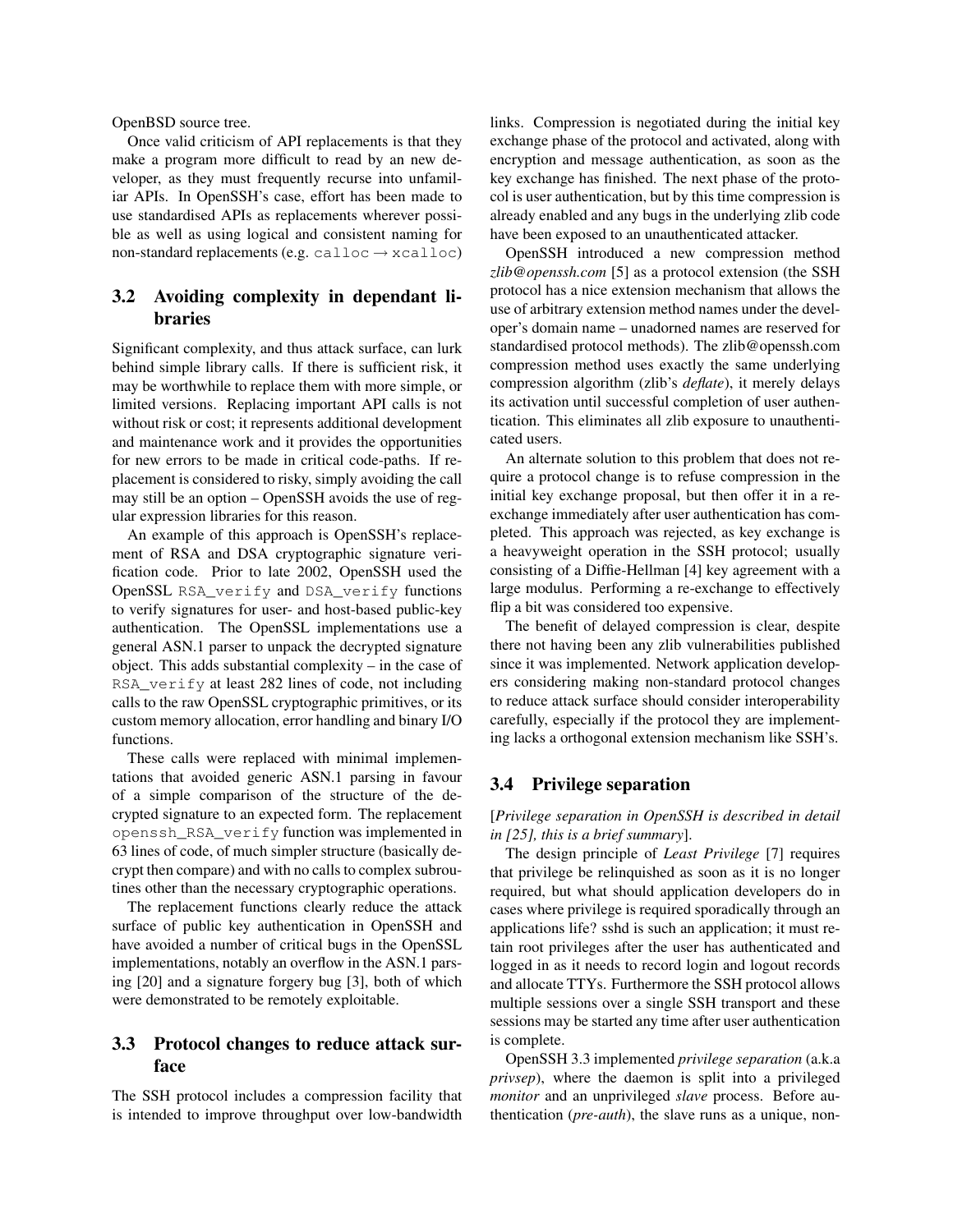privileged user. After authentication (*post-auth*) the slave runs with the privileges of the authenticated user. In all cases, the slave process is jailed (via the chroot system call) into an empty directory, typically /var/empty.

The slave is responsible for the SSH transport, including cryptography, packet parsing and managing open "channels" (login sessions, forwarded TCP ports, etc.). When the slave needs to perform an action that requires privilege, or any interaction with the wider system, it messages the monitor, which performs the requested action and returns the results.

The monitor is structured as a state-machine, enforcing constraints over which actions a slave may request at its stage in the protocol (e.g. opening login sessions before user authentication is complete is not permitted). The monitor is intended to be as small (codewise) as possible; the initial implementation removed privilege from just over two thirds of the OpenSSH application [25].

OpenSSH's privsep implementation is complicated somewhat by the need to offer compression before authentication. Once user authentication is complete, the pre-auth slave must serialise and export its connection state for use by the post-auth slave, including cryptographic keys, initialisation vectors (IVs), I/O buffers and compression state. Unfortunately the zlib library offers no functions to serialise compression state. However it does support allocation hooks that it will use instead of the standard malloc and free functions. OpenSSH's privsep includes a memory manager that is used by zlib. This manager uses anonymous memory mappings that are shared between the pre-auth slave and the monitor. The post-auth slave inherits this memory from the monitor when it is started. Since the monitor treats these allocations as completely opaque and never invokes zlib functions, there is no risk of monitor compromise through deliberately corrupted zlib state.

The OpenSSH privsep implementation builds the monitor and both the pre- and post-authentication slaves into the one executable. This may be contrasted with the Postfix MTA [31], which uses separate cooperating executables that run at various privilege levels. The OpenSSH implementation could probably be simplified if the monitor were split into a dedicated executable that in turn executed separate slave executables. An additional benefit to this model would be the slaves would no longer automatically inherit the same address space layout as the monitor (further discussed in section 3.5), but it would carry some cost: it would no longer be possible to disable privsep, and it would be impossible to support the standard compression mode though the above shared memory allocator – zlib would have to be modified to allow state export, or pre-authentication compression would have to be abandoned.

Another criticism [19] of OpenSSH's privsep implementation is that it uses the same buffer API as the slave to marshal and unmarshal its messages. This renders the monitor susceptible to the same bugs as the slave if they occur in this buffer code (one such bug has already occurred [13]). However, the alternative of reimplementing the buffer API for the monitor is not very attractive either; maintaining two functionally identical buffer implementation raises the attack surface for questionable benefit. A better approach may be to automatically generate the marshalling code (discussed further in section 4).

Privilege separation in OpenSSH has been a great success; it has reduced the severity of all but one of the memory management bugs found in OpenSSH since its implementation, and the second layer of checking that the privsep monitor state machine offers has prevented at least one logic error in the slave from being exploited. It has suffered from only one known bug, that was not exploitable without first having compromised the slave process. OpenSSH is something of a worst-case in terms of the complexity required to implement privilege separation, other network applications seeking to implement it will likely find it substantially easier.

#### 3.5 Assisting OS-level attack mitigation

Modern operating systems are beginning to implement attack mitigation measures [28] intended to reduce the probability that a given attack will succeed. These measures include stack protection as well as a suite of *runtime randomisations* that are applied to stack gaps, executable and library load addresses, as well as to the addresses returned by memory allocation functions. Collectively, these randomisations (often referred to as Address Space Layout Randomisation – ASLR) render useless any exploits that use fixed offsets or return addresses.

These randomisations are typically applied *perexecution*, as it would be very difficult to otherwise re-randomise an application's address space at runtime. Stack protectors such as SSP/Propolice [6] also employ random "canaries" that are initialised per-execution.

A typical Unix daemon that forks a subprocess to service each request will inherit the address space layout of its parent. In the absence of other mitigation measures, an attacker may therefore perform an *exhaustive search*, trying every possible offset or return address until they find one that works. They will be guaranteed success, as there is a finite and unchanging space of possible addresses (as little as 16-bits in some implementations [26]).

To improve this situation, OpenSSH implemented self-re-execution. sshd was modified to fork, then execute itself to service each connection rather than simply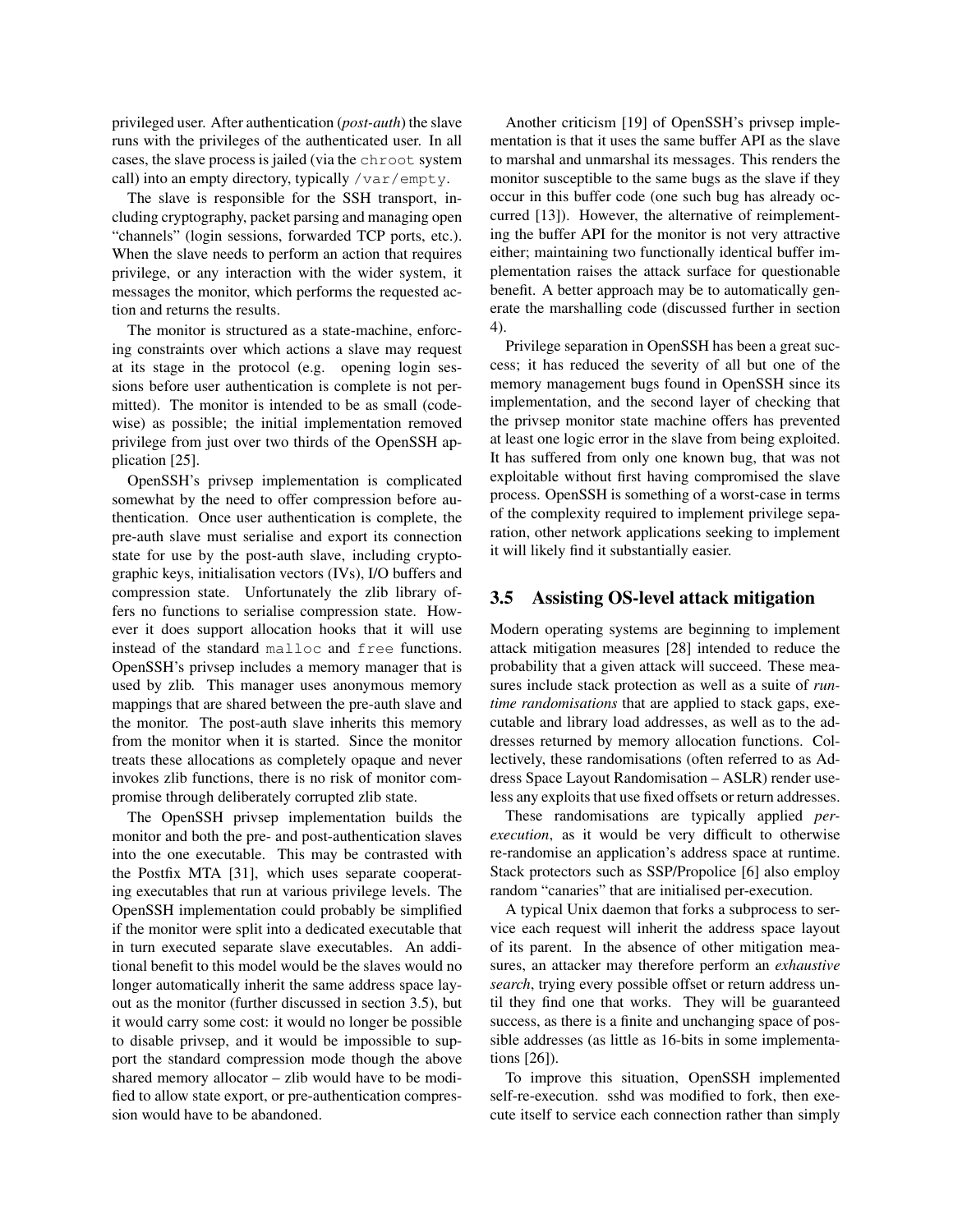forking. Each daemon instance serving a connection is therefore re-randomised, approximately doubling the effort required to guess a correct offset and removing any absolute guarantee of success.

This change, while straightforward to implement, does incur some additional overhead for each connection, and has been criticised as offering little benefit on systems that do not support any ASLR-like measures.

### 4 Future directions

There are several opportunities to further improve OpenSSH's security and attack resistance. Perhaps the most simple is to disable or deprecate unsafe or seldomused protocol elements. Removing support for preauthentication compression (once a delayed compression method is standardised) would permanently remove complexity and significantly simplify the privilege separation implementation. Likewise, deactivating and ultimately removing support for the legacy SSH protocol version 1 would remove a lot of complexity from the code (and may hasten the demise of a protocol with known weaknesses).

Further attack resistance may be gained by including measures to frustrate *return-to-executable* attacks, where the attacker sets up a stack frame with controlled arguments and then returns to a useful point inside the currently executing process. In OpenSSH's case, they may select the do\_exec function, that is responsible for spawning a subshell as part of session creation. These attacks may be made more difficult by pervasively inserting authentication checks into code that has the potential to be subverted. However these checks have the potential to bloat and obfuscate the code and their effectiveness at preventing this attack is not entirely clear.

Improved attack resistance could also be achieved by having the listener sshd process check the exit status of the privsep monitor and (indirectly) slave processes. If an abnormal exit status is detected, such as a forced termination for a segmentation violation, then the listener could take remedial action such as rate-limiting similar connections as defined by a (source address, username) tuple. This would work especially well on operating systems that support ASLR – exploits will be nondeterministic on these platforms, and an attacker will be forced to make many connections to find working offsets. Attacks may be rendered infeasible or unattractive by limiting the rate at which these attempts can be made. This concept could be extended to form the basis of a denial of service mitigation, where the listener could impose a rate-limit on connections from hosts that repeatedly fail to authenticate within the login grace period, or that experience frequent login failures.

Another potential approach to reducing errors is to

generate mechanical parts of the source automatically. Packet parsers are an excellent candidate for automatic generation, and this technique is used by many RPC implementations and at least one SSH implementation already [10]. The channel and privilege separation statemachines could also be represented at a higher level, allowing easier verification.

# 5 Conclusion

Network software that accepts data from unauthenticated users while requiring privilege to operate presents a significant security challenge to the application developer. This paper has described the OpenSSH project's approach to this problem, has detailed a number of specific measures that have been implemented and explored areas of possible future work.

These measures focus on reducing the attack surface of the application and making better use of any attack mitigation facilities provided by the underlying operating system. They have been shown to be effective in stopping exploitable problems occurring or in reducing their impact when they do occur. Finally, these measures have been shown to be relatively easy to implement and widely applicable to other network software

#### References

- [1] blexim. Basic Integer Overflows. *Phrack, Vol 11, Number 60, Build 3*, December 2002.
- [2] Hao Chen, David Wagner, and Drew Dean. Setuid demystified. In *Proceedings of the 11th USENIX Security Symposium*, August 2002.
- [3] Daniel Bleichenbacher. OpenSSL PKCS Padding RSA Signature Forgery Vulnerability. www.securityfocus.com/bid/19849, September 2005.
- [4] W. Diffie and M. E. Hellman. New directions in cryptography. *IEEE Transactions on Information Theory*, IT– 22(6):644–654, 1976.
- [5] Markus Friedl and Damien Miller. Delayed compression for the SSH Transport Layer Protocol, 2006. INTERNET-DRAFT draft-miller-secsh-compression-delayed-00.txt.
- [6] Hiroaki Etoh. GCC extension for protecting applications from stack-smashing attacks. www.trl.ibm.com/ projects/security/ssp/, August 2005.
- [7] Jerome H. Saltzer and Michael D. Schroeder. The Protection of Information in Computer Systems. In *Proceedings of the IEEE 63, number 9*, pages 1278–1308, September 1975.
- [8] Joost Pol. OpenSSH Channel Code Off-By-One Vulnerability. online.securityfocus.com/bid/4241, March 2002.